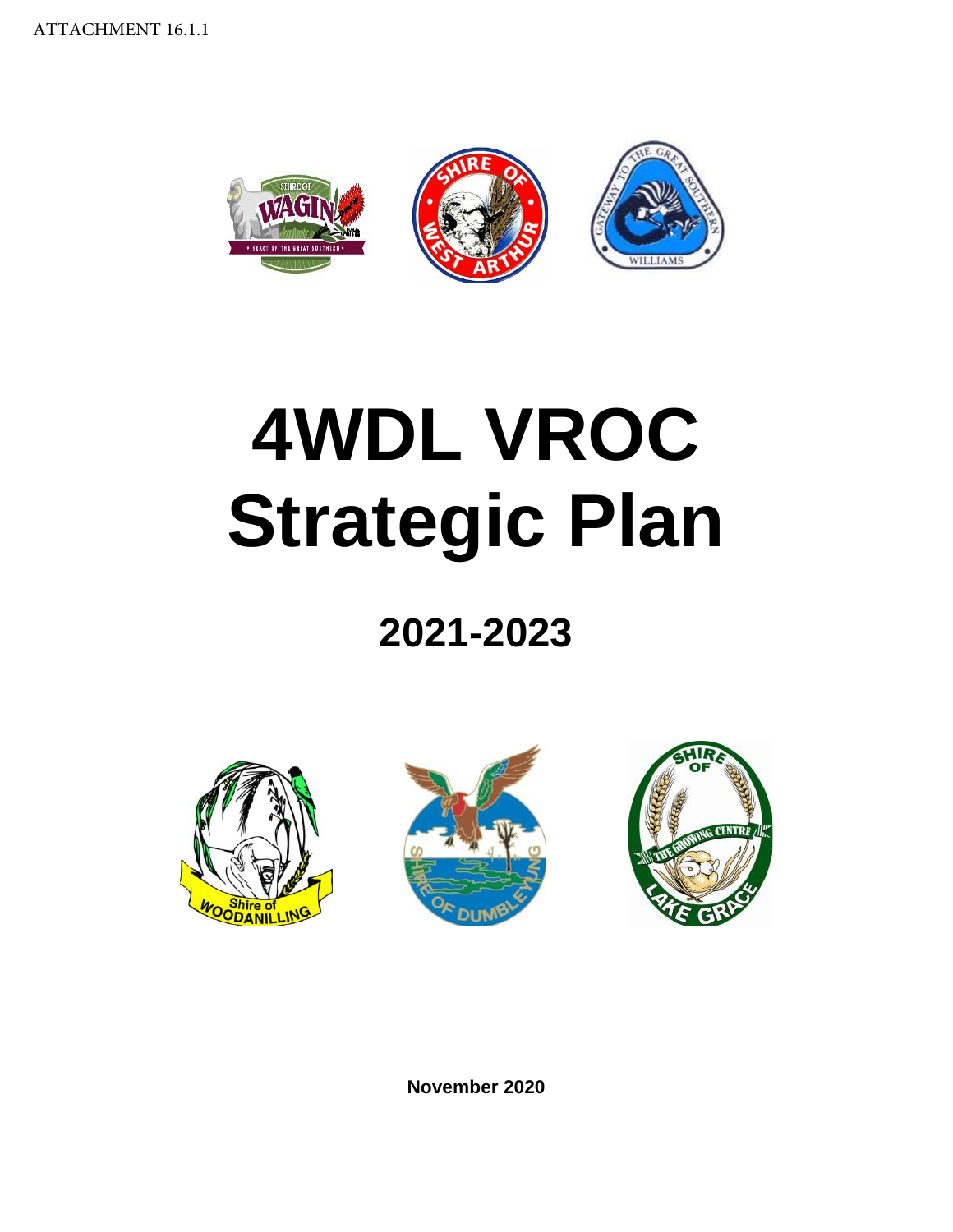## **Vision**

To be an alliance that is proactive and responsive to the changing environment whilst valuing and enhancing local communities

#### **Mission**

- To position 4WDL as a viable, political, social and economic region
- To enhance service delivery and infrastructure for our collective and individual communities
- To achieve a sustainable, cost effective model for the sharing of resources

#### **Objectives**

- To share opportunities, resources and intellectual property to reduce any duplication and increase the outcomes of the opportunities identified.
- To improve asset management and gain better utilisation of assets.
- To adopt a region wide focus and demonstrate this by including regional strategies in the individual Shire strategic planning process.
- To establish and maintain effective communication and consultative mechanisms between the Shires of Dumbleyung, Wagin, West Arthur, Williams Woodanilling and Lake Grace and their communities, on policy, processes and important issues.
- To share skills and knowledge of staff through networking and learning opportunities.
- To actively engage in communication exercises with various levels of government and politicians concerning regional issues.
- To explore, embrace and support opportunities for Economic Development in the 4WDL VROC region.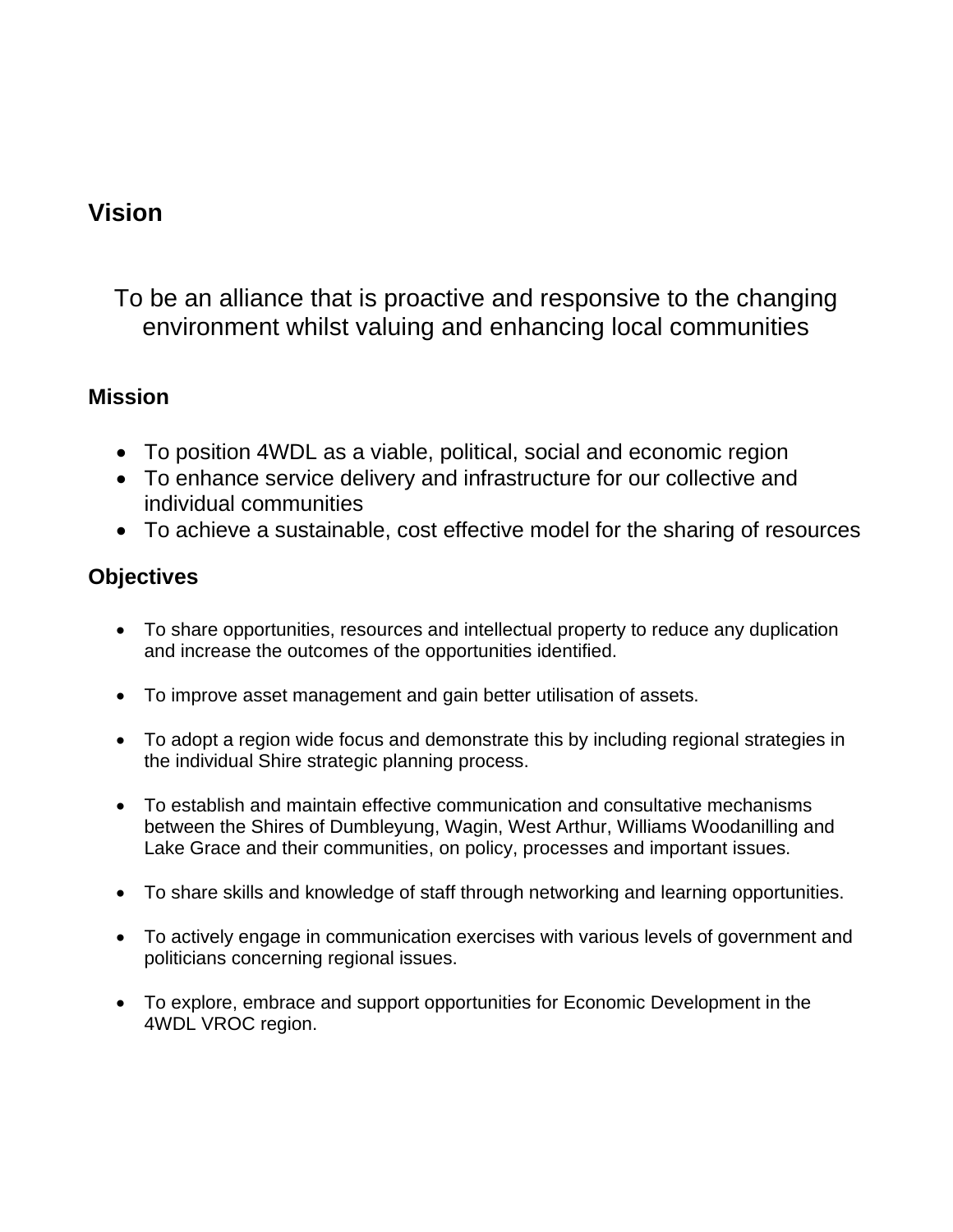#### **Focus Areas**

- ➢ Communications
- ➢ Water Security
- ➢ Housing
- ➢ Tourism

#### **Priority Focus Areas**

- ➢ Health
- ➢ Biosecurity
- ➢ Home and Community Care
- ➢ Shared Services

Four Strategic Focus Areas were identified as having the greatest impact/community benefit and urgency:

- 1. Communications
- 2. Water Security
- 3. Housing
- 4. Tourism (priority accelerated from Low to High)

#### **Projects**

The following projects have been identified to address these Priorities.

|               | <b>Communications</b>                                                                                                                                                                                                                                                                                | <b>Water Security</b>                                                                                                                                                                                                                                                                                                                                                                                                                                                | <b>Housing</b>                                                                                                                          | <b>Tourism</b>                                                                                                                                                                  |
|---------------|------------------------------------------------------------------------------------------------------------------------------------------------------------------------------------------------------------------------------------------------------------------------------------------------------|----------------------------------------------------------------------------------------------------------------------------------------------------------------------------------------------------------------------------------------------------------------------------------------------------------------------------------------------------------------------------------------------------------------------------------------------------------------------|-----------------------------------------------------------------------------------------------------------------------------------------|---------------------------------------------------------------------------------------------------------------------------------------------------------------------------------|
| Project       | Improved internet<br>and mobile<br>connectivity in<br>areas of poor<br>service                                                                                                                                                                                                                       | Increased water<br>security and reduced<br>reliance on current<br>systems                                                                                                                                                                                                                                                                                                                                                                                            | Short and Long Term<br>Accommodation                                                                                                    | Identify opportunities to<br>work across the 4 WDL<br>region                                                                                                                    |
| <b>Action</b> | To investigate the<br>development of a<br><b>Business Case for</b><br>a Communications<br>solution to poor<br>internet and mobile<br>connectivity.<br>New Action -<br>Support each<br>member Local<br>Government in their<br>endeavour to<br>provide improved<br>communications in<br>their Shire's. | <b>Investigate Water</b><br>supply and water<br>security issues across<br>the VROC region and<br>prepare a report on<br>future options.<br>Contact<br>1.<br>appropriate<br>agencies and<br>Local MP to<br>support the<br>reinstatement of<br>funding<br>opportunities for<br>farms for the<br><b>National On-Farm</b><br><b>Emergency Water</b><br>Infrastructure<br>Rebate Scheme.<br>2.<br>Advocate for<br><b>Regional Water</b><br><b>Security</b><br>importance. | Undertake a needs<br>analysis for the<br>provision of short-<br>and long-term<br>accommodation.<br>Monitor for funding<br>opportunities | Compile a "Drive Trail"<br>brochure for all 4WDL<br><b>Member Local</b><br>Governments to<br>maximise the current<br>tourism market and the<br>travellers through the<br>region |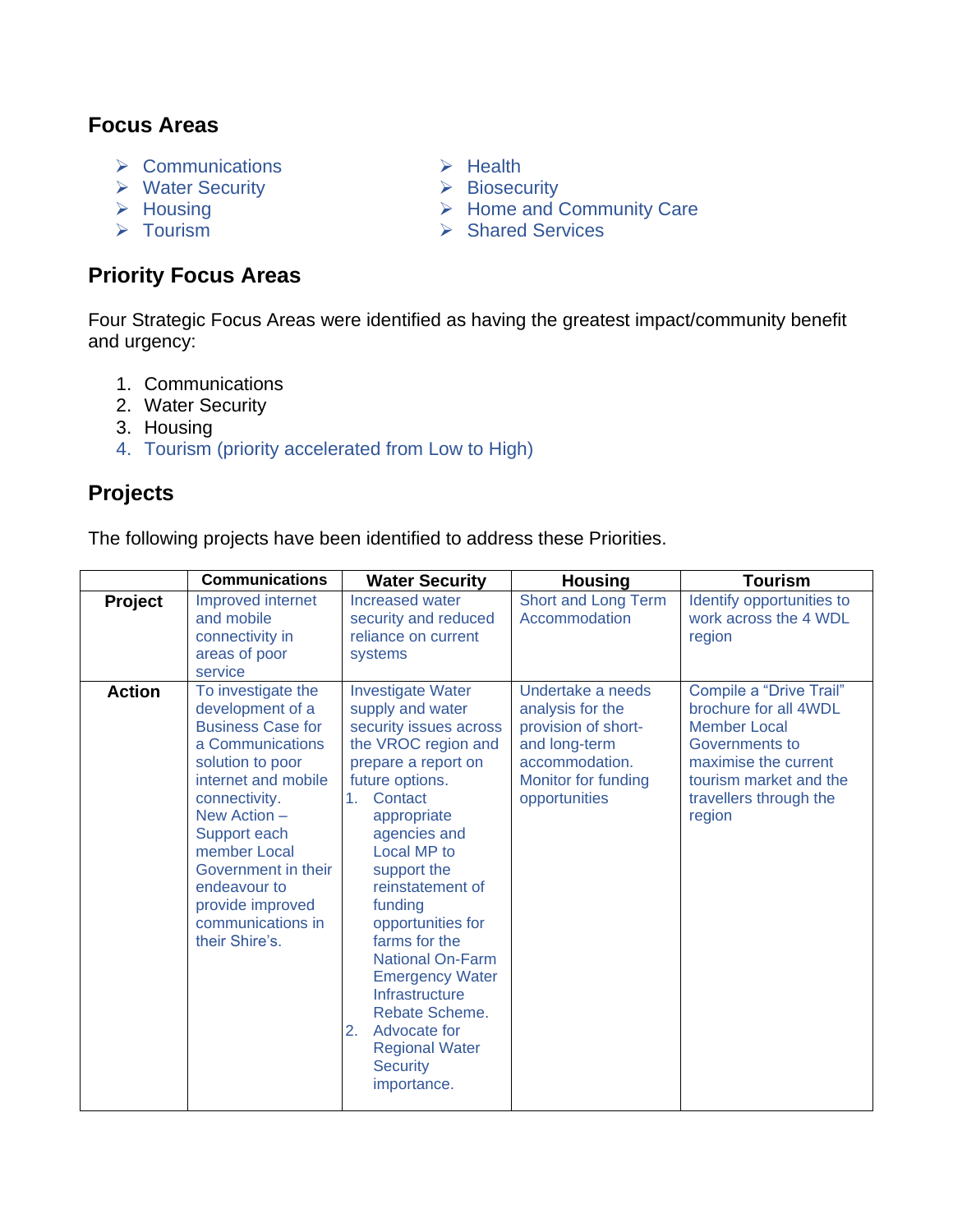| <b>Project</b><br>Lead               | <b>Common Interest</b><br>group of Shires.<br>Shire of<br>Dumbleyung to<br>information share<br>current funding<br>opportunities                                | <b>Shire of Dumbleyung</b><br>- current LG with<br>funding applications<br>pending                                                                                                                                      | Shire of Woodanilling                                                                                                                                                                        | Short Term - Shire of<br><b>West Arthur</b>                                                                                                                                                                                                                                               |
|--------------------------------------|-----------------------------------------------------------------------------------------------------------------------------------------------------------------|-------------------------------------------------------------------------------------------------------------------------------------------------------------------------------------------------------------------------|----------------------------------------------------------------------------------------------------------------------------------------------------------------------------------------------|-------------------------------------------------------------------------------------------------------------------------------------------------------------------------------------------------------------------------------------------------------------------------------------------|
| <b>Success</b><br><b>Indicators</b>  | Grant funding is<br>1.<br>obtained<br>2.<br>Successful<br>project<br>completed<br>Improved<br>3.<br>access in areas<br>of member<br>Local<br><b>Governments</b> | A report is<br>1 <sub>1</sub><br>presented to 4<br><b>WDL VROC to</b><br>determine the<br>viability of a Water<br>Security project<br><b>Grant Funding</b><br>2.<br>obtained and<br>successful<br>projects<br>completed | A Business Plan<br>1 <sub>1</sub><br>is adopted<br>Advocate to<br>2.<br>external<br>stakeholders<br>including Local<br>MP, the<br>importance of<br>ongoing funding<br>sources for<br>housing | <b>Production of Short-</b><br>1 <sub>1</sub><br>Term brochure for<br>the region                                                                                                                                                                                                          |
| <b>Measurable</b><br><b>Outcomes</b> | <b>All Shires have</b><br>different needs.<br>Shire of<br>Dumbleyung to<br>information share<br>current funding<br>application success<br>with Superloop.       | Shire of Dumbleyung<br>to update when Water<br>Initiative Grant for<br><b>Dam Cover Trial has</b><br>been completed and<br>report effectiveness                                                                         | Each Shire to<br>undertake a needs<br>analysis for both<br>short- and long-term<br>accommodation and<br>feedback results to<br>members Local<br>Governments.                                 | <b>West Arthur Project</b><br>Officer offer to collate<br>brochure for Shire's.<br><b>Each Shire to email</b><br>contact for<br><b>Tourism/Community</b><br>Officer to Kerryn/Nicole<br>from West Arthur and<br>information relating to<br>tourism in the associated<br>Shire at present. |

Preliminary Project Plans have been developed for these projects which outline:

- Project Description
- Action Steps
- Project Lead
- Timeframes
- Resources
- Success Factors
- Risks